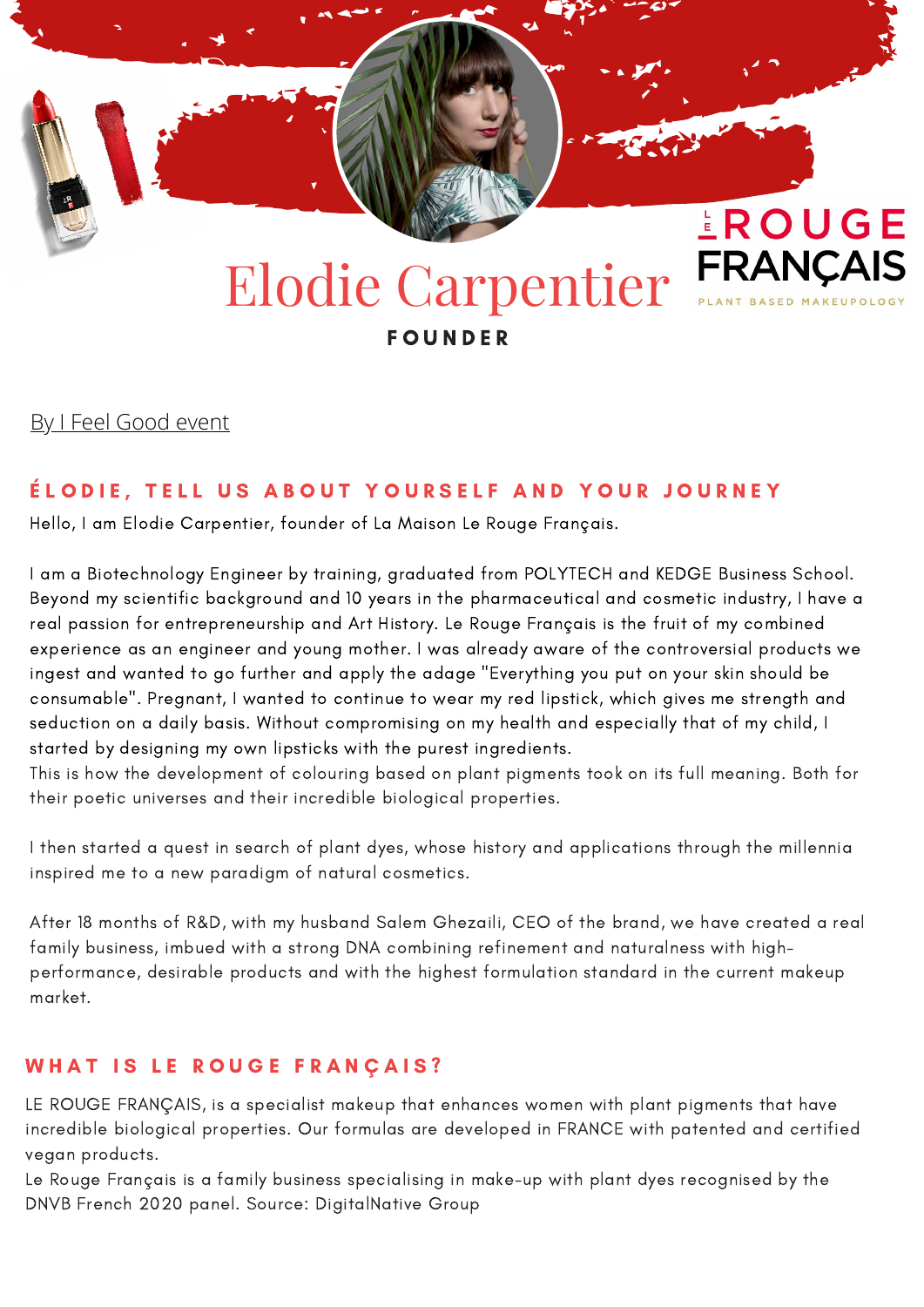### HOW DID YOU GET THIS INTEREST IN CREATING AN ECO-RESPONSIBLE BRAND?

Beyond the formulation part with patented plant pigments, the eco-responsibility and ethics aspect of our approach has been part of our Manifesto since the start. It was important to have precise and controlled sourcing of our ingredients as well as desirable packaging but especially with a low impact on the environment. We wanted our products to embody the ethics of the women who wear them. For this we have surrounded ourselves with the best specialists in the field. We control all the formulation processes internally within our own laboratory in Marseille and our biotech / hightech processes for manufacturing the plants with colour pigment, base of make-up, then up to the finished product. A production of finished products MADE IN FRANCE in Normandy in the Cosmétique Valley, the French Bastion of cosmetic expertise. The sourcing of our plants is mainly local, in France such as Garance for our red hues cultivated in Charente Maritime or Persicaire in organic farming in Provence for blue. When a plant is endemic to another country, we respect its environment or method of cultivation and we source from the local population through ethical channels certified as fair trade. We have surrounded ourselves with specialists in this field: Guayapi, for example for the Roucou, or Lipstick tree used since time immemorial by the Sri Lankan population that we met or from the Amazon in their beauty rituals. Guayapi has gardens labelled Forest Garden Product that go beyond organic farming while preserving the biodiversity of the ecosystem surrounding the plant. Regarding packaging, we currently have a transparent packaging like our formulas, refined and recyclable. We are one of the rare French start-ups to have made the bet to invest so early in our development, in a custom mould in order to bypass landfill: refillable cartridges as well as injecting a very unique and innovative Biosourced material. This disruptive Innovation will be released in the coming months. Stay Tuned!

## GIVE US 3 ADJECTIVES, WHICH ACCORDING TO YOU REPRESENTS LE ROUGE FRANÇAIS?

The 3 R: Revolution- Refinement- Responsible

## WHAT MAKES YOUR LIPSTICK SO UNIQUE? WHAT IS ITS MAIN A S S E T ?

Historically, conventional brands have used synthetic or mineral pigments to constitute the colouring of their makeup, without considering alternatives.

Today we are revolutionising this industry by offering pigments using vegetable colouring which have exceptional biological properties.

This is our expertise and it is unique in the world.

The quest for naturalness, transparency and consumption in line with women's values has never been stronger. This requirement is sincere, intercultural and tends to get stronger every day. However, sensoriality, desirability and confidence in their red lips should no longer be a compromise, but understood as an unconditional requirement.

This is how LE ROUGE FRANÇAIS was born, carrying with it a deeply holistic and disruptive vision of this industry; By sublimating the power and magic of plant dye within its formulations and by magnifying a miraculous plant material for the transformation into a bio-based and rechargeable product.

We are proud to invite you on this wonderful journey.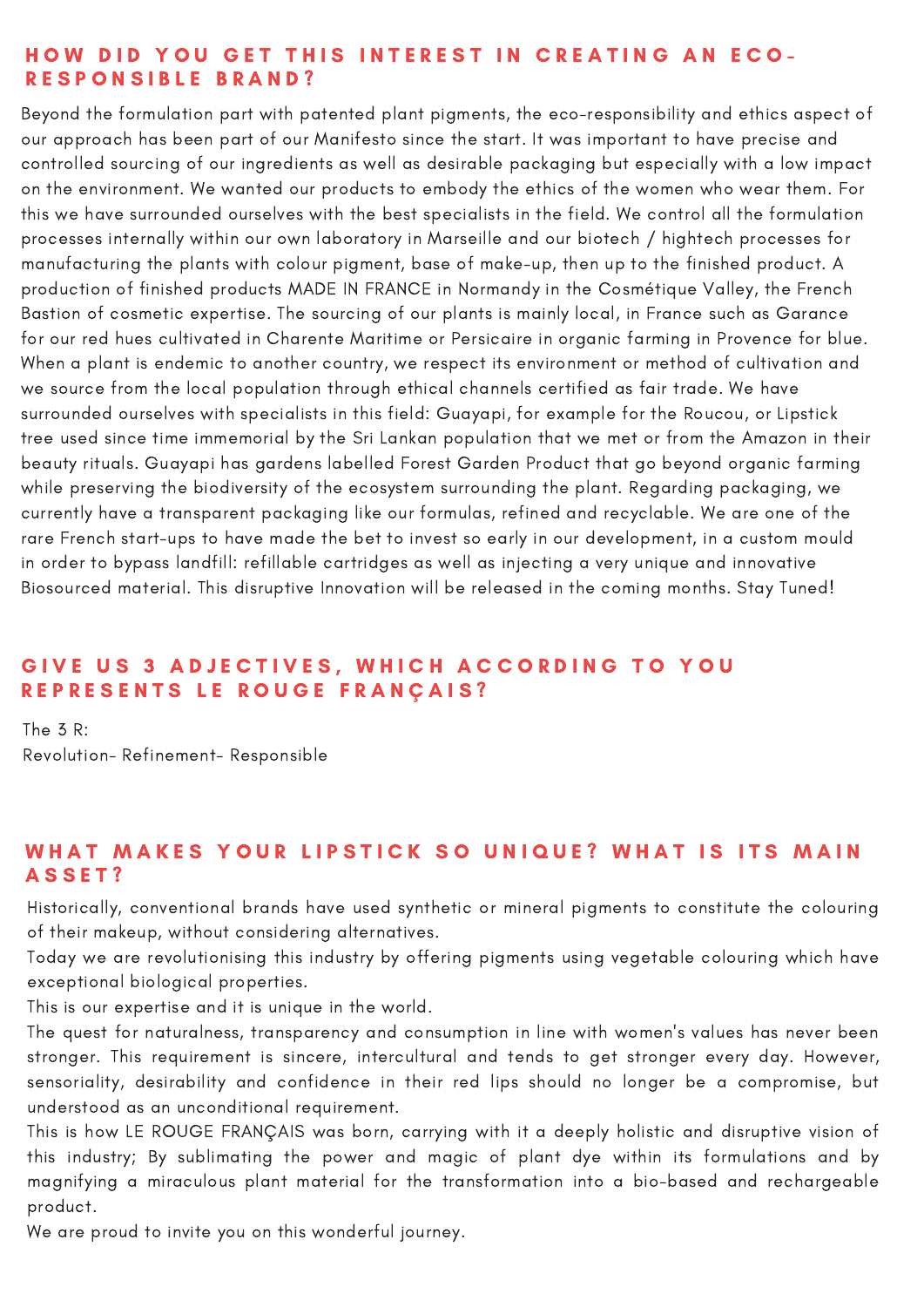# TELL US ABOUT THE FORMULATIONS

Our Formulas have Vegan ingredients (no animal products or animal by-products), organic and Clean beauty (without controversial ingredients or allergens and recommended for pregnant women). We meet the COSMOS ORGANIC standard and are certified by Ecocert Greenlife and PETA.

We use Plant pigments: TO COLOUR LIPS WITH AN UNPARALLELED LEVEL OF NATURALNESS AND EXCEPTIONAL BIOLOGICAL PROPERTIES THAT PROVIDE EVERYDAY CARE.

Natural waxes: CARNAUBA WAX WITH EMOLLIENT AND FILM-FORMING PROPERTIES, RICE WAX AS A NATURAL PRESERVATIVE AND ALTERNATIVE TO BEES WAX, CANDELILLA WAX THAT BRINGS SWEETNESS AND APPLICABILITY TO THE APPLICATION.

Nourishing oils: APRICOT, SUNFLOWER AND CASTOR OIL, RICH IN FATTY ACID, VITAMIN, CAROTENOID AND OMEGA 3, TO MOISTURISE AND PROTECT.

We have Banned from our formulas Titanium Dioxide (Ti02) prohibited in the Food industry since 2018 and yet still present in most conventional and organic makeup. We do not use MICA for ethical reasons. These are non-sustainable ingredients, which impact the environment and of which more than 70 to 80% of the sourcing comes from India with its very poor operating conditions and in particular, child slavery. In addition, the presence of heavy metals that are not beneficial to health is more difficult to control. And of course no synthetic fragrances, no BHT and BHA, no artificial preservatives, no silicones, no squalene, no cochineal, no beeswax. The list is long, but it is more important to focus on the benefits associated with the noble ingredients we use, than to put forward a list of controversial ingredients banned by choice.

## TELL US ABOUT THE INGREDIENTS

Yes of course, I can tell you, for example, about the fabulous red pigment from the madder of dyers (Rubia Tinctorum). In ancient Egypt, the most beautiful of queens - Cleopatra - already used it on her lips as an aid to seduction. Fabrics coloured with this pigment were found in the tomb of the pharaoh Tutankhamun, in the ruins of Pompeii as well as in the ancient Corinth. The molecules from these plant are known for their extraordinary biological properties. Shea Butter is a powerful repairer and nourishes the upper layers of the epidermis. Apricot, sunflower and castor oil are very hydrating and antioxidant. The vegetable waxes of rice, candelilla and carnauba are also softening and protective of the upper layers of the skin.

## HAS LE ROUGE FRANÇAIS BEEN AWARDED, HAS LABELS / CERTIFICATIONS?

We were Laureate of the COSMEBIO Cosm'Ethique 2019 competition, we are certified COSMOS Organic by Ecocert Greenlife and Vegan by PETA.